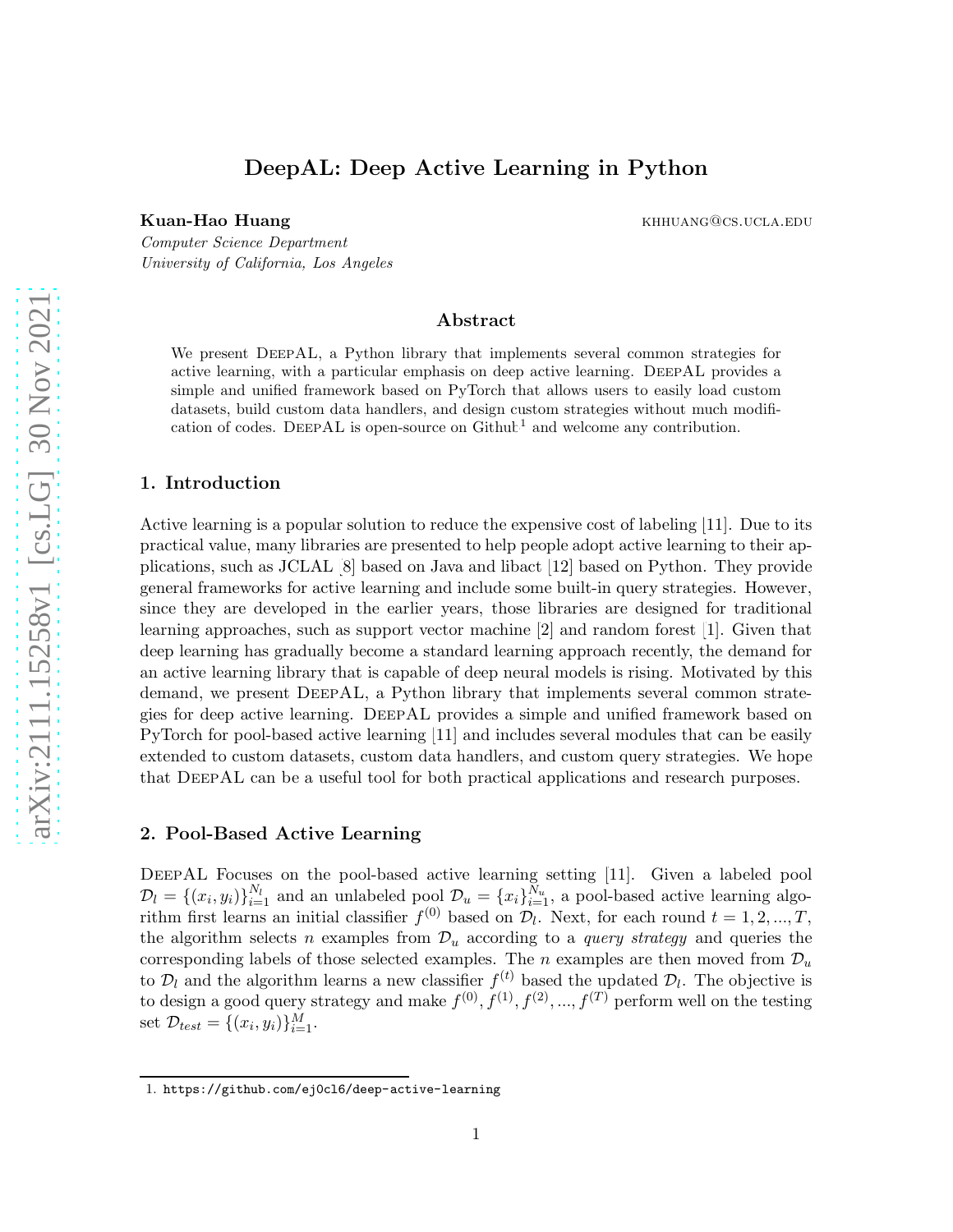## 3. DeepAL

DEEPAL consists of several modules to fit the scenario of pool-based active learning.

**Data.** The Data class maintains the labeled pool  $\mathcal{D}_l$  and the unlabeled pool  $\mathcal{D}_u$  as well as the testing set  $\mathcal{D}_{test}$ . Some important attributes are listed as follows.

- Data.X train and Data.Y train: a list of examples and the corresponding labels in  $\mathcal{D}_l \cup \mathcal{D}_u$ .
- Data.Y\_test and Data.Y\_test: a list of examples and the corresponding labels in the testing set  $\mathcal{D}_{test}$ .
- Data.labeled idxs: a binary numpy array to indicate which examples in Data.X train and Data.Y\_train are labeled and which are not.
- Data.handler: a class inherits torch.utils.data.Dataset that pre-processes the data (X and Y) and convert them into Tensors. It is supposed to support two functions Data.handler.\_getitem\_and Data.handler.\_len\_.

**Net.** The Net class defines the architecture of classifier  $f$  and the corresponding training parameters. Some important attributes and methods are listed as follows.

- Net.net: a class inherits torch.nn.Module that specifies the architecture of classifier f. It is supposed to support Net.net.forward and Net.net.get\_embedding\_dim, where the latter function has to return the size of hidden representations.
- Net.params: a dictionary that contains all the parameters for training, such as the number of epochs, the batch size, and the learning rate.
- Net.train(data): a function that specifies the training process. It trains a classifier Net.clf from data.
- Net.predict(data): a function that uses Net.clf to make predictions for data and returns the corresponding Tensors.
- Net.predict\_prob(data): a function that uses Net.clf to make predictions with probabilities for data and returns the corresponding Tensors.
- Net.get embeddings(data): a function that uses Net.clf to generate hidden representations for data and returns the corresponding Tensors.

Strategy. The Strategy class specifies the details of the query strategy. Some important attributes and methods are listed as follows.

- Strategy.dataset: a Data instance that maintains the labeled pool  $\mathcal{D}_l$  and the unlabeled pool  $\mathcal{D}_u$  as well as the testing set  $\mathcal{D}_{test}$ .
- $\bullet$  Strategy.net: a Net instance that specifies the architecture of classifier  $f$  and the corresponding training parameters.
- Strategy.query(n): a function that implements the rule to select  $n$  examples from the unlabeled pool  $\mathcal{D}_u$ .
- Strategy.update(query\_idxs): a function that updates the labeled pool  $\mathcal{D}_l$  and the unlabeled pool  $\mathcal{D}_u$  with the given query idxs.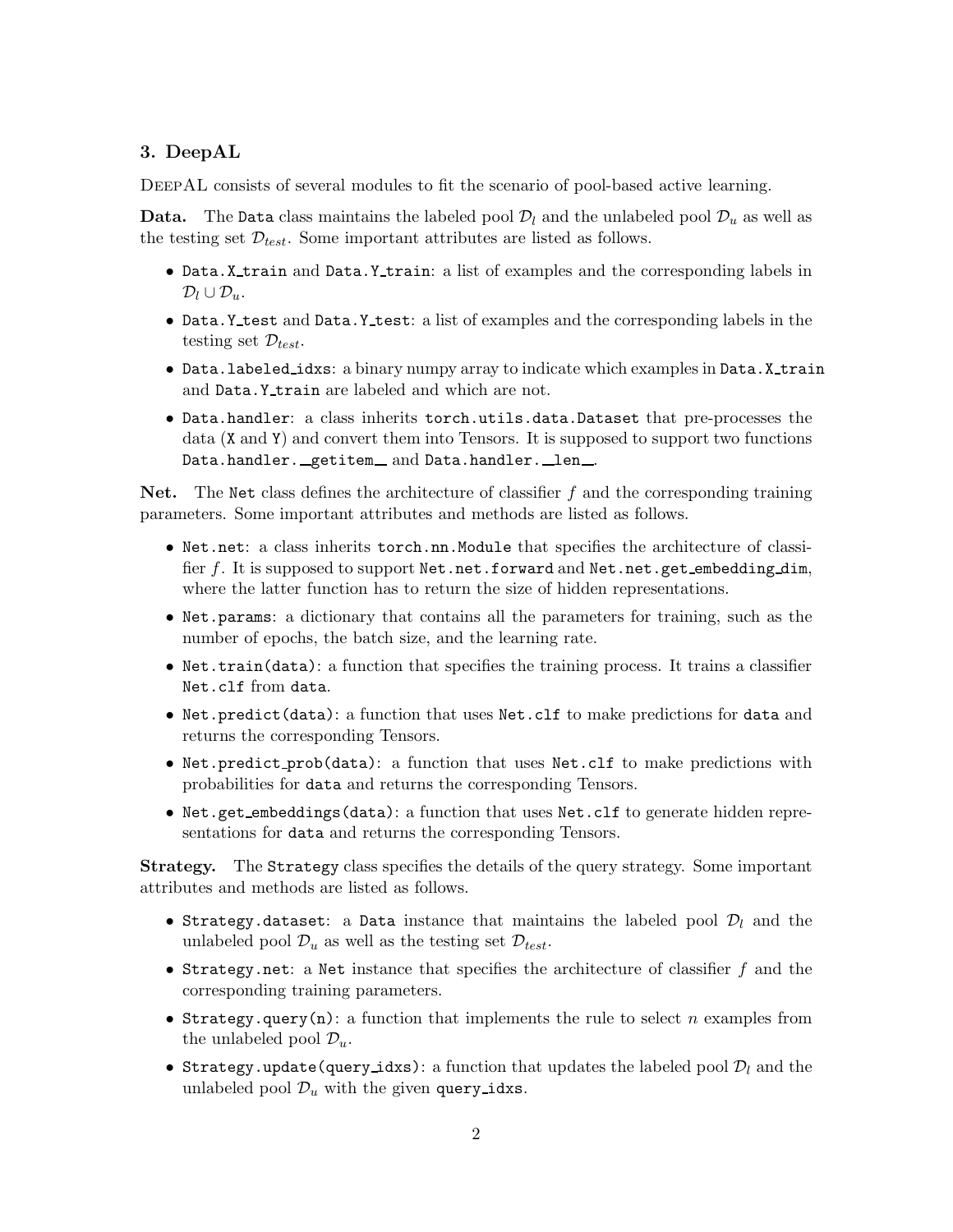• Strategy.train(): a function that updates Strategy.net with the current labeled pool  $\mathcal{D}_l$ .

In DEEPAL, we implement several common query strategies, including:

- Random sampling: randomly select examples from  $\mathcal{D}_u$ .
- Least confidence [\[6](#page-3-5)]: select examples with least confidence

$$
x^* = \arg\max_x 1 - P(\hat{y}|x),
$$

where  $\hat{y}$  is the most probable class label.

• Margin sampling [\[9](#page-3-6)]: select examples with smallest margins

$$
x^* = \arg\min_x P(\hat{y}_1|x) - P(\hat{y}_2|x),
$$

where  $\hat{y}_1$  and  $\hat{y}_2$  are the first and second most probable class labels.

• Entropy sampling [\[11\]](#page-3-0): select examples with largest entropy

$$
x^* = \arg\max_x -\sum_y P(y|x) \log P(y|x).
$$

- Uncertainty sampling with dropout estimation [\[4](#page-3-7)]: select examples with most uncertainties estimated by dropouts. We implement the above three uncertainties: least confidence, smallest margins, and largest entropy.
- Bayesian active learning disagreement (BALD) [\[4](#page-3-7)]: select examples with largest mutual information between predictions and model posterior.
- Core-set selection [\[10](#page-3-8)]: select examples from the score-set based on k-means and k-medians algorithms.
- Adversarial margin [\[3](#page-3-9)]: select examples with smallest margins approximated by adversarial perturbations. We implement two adversarial methods: basic iterative method [\[5](#page-3-10)] and DeepFool [\[7\]](#page-3-11).

Usage. The framework for the whole active learning process is shown by the following  $pseudo-code<sup>2</sup>$  $pseudo-code<sup>2</sup>$  $pseudo-code<sup>2</sup>$ .

> 1: dataset  $= Data()$ 2:  $net = Net()$ 3: strategy =  $Strategy$  (dataset, net) 4: for  $t = 1, 2, 3, ..., T$  do 5: query  $idxs = strategy.query(n)$ 6: strategy.update(query idxs) 7: strategy.train() 8: end for

As illustrated by line 4 to line 8, for each iteration, the strategy selects n examples for querying, updates the labeled pool and the unlabeled pool, and train a classifier.

<span id="page-2-0"></span><sup>2.</sup> Please refer to <https://github.com/ej0cl6/deep-active-learning/blob/master/demo.py> for more details.